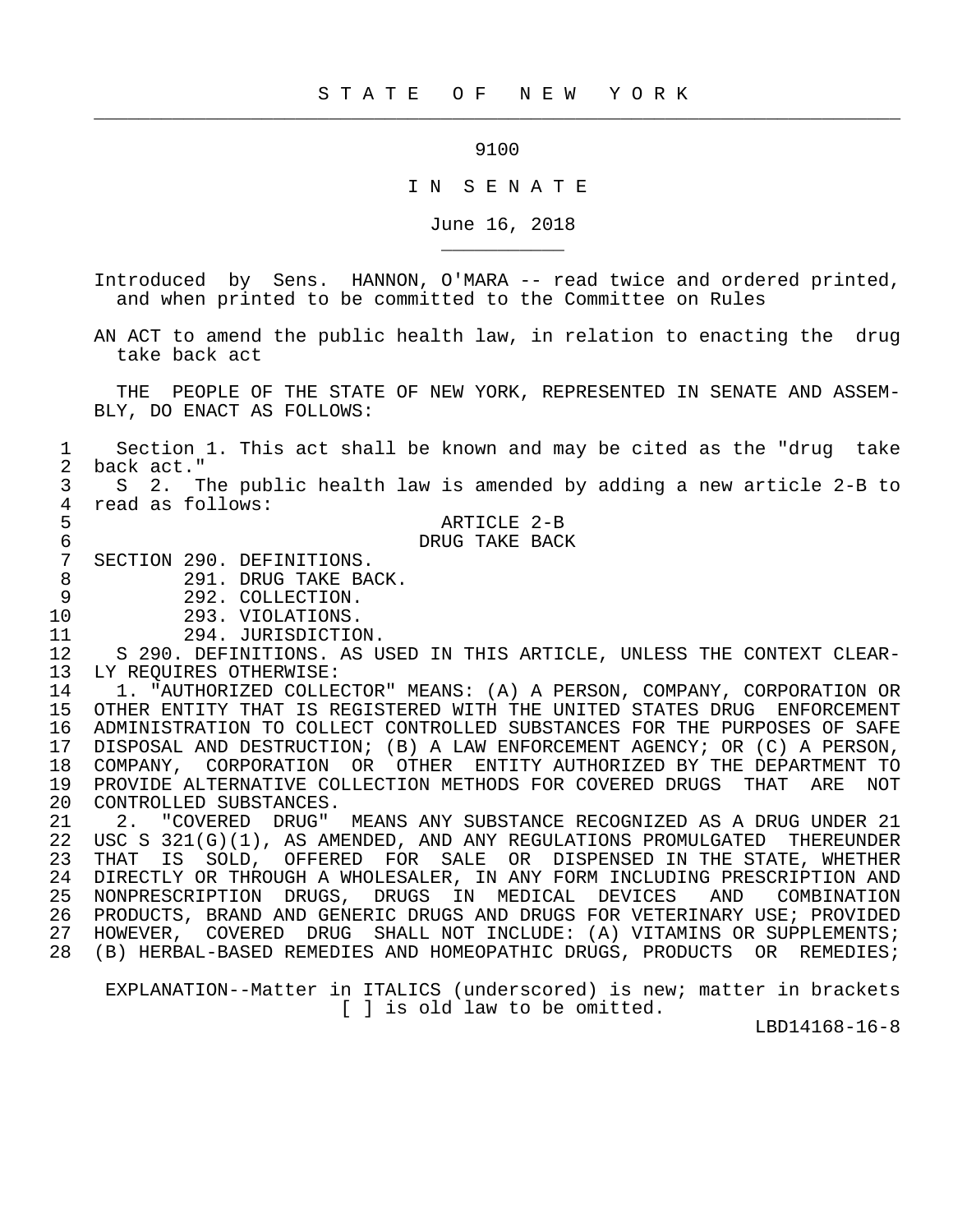1 (C) COSMETICS, SOAP (WITH OR WITHOUT GERMICIDAL AGENTS), LAUNDRY DETER-<br>2 GENT, BLEACH, HOUSEHOLD CLEANING PRODUCTS, SHAMPOOS, SUNSCREENS, TOOTH-2 GENT, BLEACH, HOUSEHOLD CLEANING PRODUCTS, SHAMPOOS, SUNSCREENS, TOOTH-<br>3 PASTE, LIP BALM, ANTIPERSPIRANTS OR OTHER PERSONAL CARE PRODUCTS THAT 3 PASTE, LIP BALM, ANTIPERSPIRANTS OR OTHER PERSONAL CARE PRODUCTS THAT 4 ARE REGULATED AS BOTH COSMETICS AND NONPRESCRIPTION DRUGS UNDER THE 41 STATED AS BOTH COSMETIC ACT: (D) PET PESTICIDE PRODUCTS 5 FEDERAL FOOD, DRUG, AND COSMETIC ACT; (D) PET PESTICIDE PRODUCTS 6 CONTAINED IN PET COLLARS, POWDERS, SHAMPOOS, TOPICAL APPLICATIONS, OR 7 OTHER FORMS; (E) DRUGS THAT ARE BIOLOGICAL PRODUCTS AS DEFINED IN SUBDI- 8 VISION TWENTY-SEVEN OF SECTION SIXTY-EIGHT HUNDRED TWO OF THE EDUCATION 9 LAW IF THE MANUFACTURER ALREADY PROVIDES A TAKE BACK PROGRAM; (F) DRUGS<br>10 FOR WHICH A MANUFACTURER PROVIDES A TAKE BACK PROGRAM AS PART OF A 10 FOR WHICH A MANUFACTURER PROVIDES A TAKE BACK PROGRAM AS PART OF A<br>11 FEDERAL FOOD AND DRUG ADMINISTRATION MANAGED RISK EVALUATION AND MITI-11 FEDERAL FOOD AND DRUG ADMINISTRATION MANAGED RISK EVALUATION AND MITI-<br>12 GATION STRATEGY; (G) EMPTIED INJECTOR PRODUCTS OR EMPTIED MEDICAL 12 GATION STRATEGY; (G) EMPTIED INJECTOR PRODUCTS OR EMPTIED MEDICAL<br>13 DEVICES AND THEIR COMPONENT PARTS OR ACCESSORIES; AND (H) DRUGS THAT ARE 13 DEVICES AND THEIR COMPONENT PARTS OR ACCESSORIES; AND (H) DRUGS THAT ARE 14 ISED SOLELY IN A CLINICAL SETTING 14 USED SOLELY IN A CLINICAL SETTING.<br>15 3. "MANUFACTURER" MEANS A PERSON

15 3. "MANUFACTURER" MEANS A PERSON, COMPANY, CORPORATION OR OTHER ENTITY<br>16 ENGAGED IN THE MANUFACTURE OF COVERED DRUGS SOLD IN THE STATE. MANUFAC-16 ENGAGED IN THE MANUFACTURE OF COVERED DRUGS SOLD IN THE STATE. MANUFAC-<br>17 TURER DOES NOT INCLUDE A REPACKAGER OR WHOLESALER.

17 TURER DOES NOT INCLUDE A REPACKAGER OR WHOLESALER.<br>18 9. PHARMACIES" MEANS ALL PHARMACIES REGI 18 4. "PHARMACIES" MEANS ALL PHARMACIES REGISTERED UNDER SECTION<br>19 SIXTY-EIGHT HUNDRED EIGHT OF THE EDUCATION LAW THAT ARE PART OF A GROUP 19 SIXTY-EIGHT HUNDRED EIGHT OF THE EDUCATION LAW THAT ARE PART OF A GROUP<br>20 OF TEN OR MORE ESTABLISHMENTS THAT CONDUCT BUSINESS UNDER THE SAME NAME. 20 OF TEN OR MORE ESTABLISHMENTS THAT CONDUCT BUSINESS UNDER THE SAME NAME,<br>21 OR OPERATE UNDER A COMMON OWNERSHIP OR MANAGEMENT, OR PURSUANT TO A 21 OR OPERATE UNDER A COMMON OWNERSHIP OR MANAGEMENT, OR PURSUANT TO A<br>22 FRANCHISE AGREEMENT WITH THE SAME FRANCHISOR, AND ALL NONRESIDENT PHAR-22 FRANCHISE AGREEMENT WITH THE SAME FRANCHISOR, AND ALL NONRESIDENT PHAR-<br>23 MACIES REGISTERED PURSUANT TO SECTION SIXTY-EIGHT HUNDRED EIGHT-B OF THE 23 MACIES REGISTERED PURSUANT TO SECTION SIXTY-EIGHT HUNDRED EIGHT-B OF THE<br>24 EDUCATION LAW THAT PROVIDE COVERED DRUGS TO STATE RESIDENTS BY MAIL. 24 EDUCATION LAW THAT PROVIDE COVERED DRUGS TO STATE RESIDENTS BY MAIL.<br>25 5. "DRUG TAKE BACK ORGANIZATION" MEANS AN ORGANIZATION DESIGNATED B

 25 5. "DRUG TAKE BACK ORGANIZATION" MEANS AN ORGANIZATION DESIGNATED BY A 26 MANUFACTURER OR A GROUP OF MANUFACTURERS TO ACT AS AN AGENT ON BEHALF OF<br>27 THE MANUFACTURER OR GROUP OF MANUFACTURERS TO OPERATE AND IMPLEMENT A 27 THE MANUFACTURER OR GROUP OF MANUFACTURERS TO OPERATE AND IMPLEMENT A<br>28 DRUG TAKE BACK PROGRAM AS AUTHORIZED BY THIS ARTICLE. 28 DRUG TAKE BACK PROGRAM AS AUTHORIZED BY THIS ARTICLE.<br>29 6. "WHOLESALER" MEANS ANY PERSON, COMPANY, CORPORAT

29 6. "WHOLESALER" MEANS ANY PERSON, COMPANY, CORPORATION OR OTHER ENTITY<br>30 THAT SELLS OR DISTRIBUTES DRUGS AND COVERED DRUGS FOR RESALE TO AN ENTI-30 THAT SELLS OR DISTRIBUTES DRUGS AND COVERED DRUGS FOR RESALE TO AN ENTI-<br>31 TY IN THE STATE OTHER THAN A CONSUMER. 31 TY IN THE STATE OTHER THAN A CONSUMER.<br>32 7. "REPACKAGER" MEANS AN ENTITY THAT

32 52 7. "REPACKAGER" MEANS AN ENTITY THAT OWNS OR OPERATES AN ESTABLISHMENT<br>33 THAT REPACKS AND RELABELS A PRODUCT OR PACKAGE CONTAINING A COVERED DRUG 33 THAT REPACKS AND RELABELS A PRODUCT OR PACKAGE CONTAINING A COVERED DRUG<br>34 FOR FURTHER SALE OR FOR DISTRIBUTION WITHOUT FURTHER TRANSACTION. 34 FOR FURTHER SALE OR FOR DISTRIBUTION WITHOUT FURTHER TRANSACTION.<br>35 S 291. DRUG TAKE BACK. 1. ANY MANUFACTURER OF A COVERED DRUG SH

35 S 291. DRUG TAKE BACK. 1. ANY MANUFACTURER OF A COVERED DRUG SHALL:<br>36 (A) OPERATE A DRUG TAKE BACK PROGRAM APPROVED BY THE DEPARTMENT IN

36 (A) OPERATE A DRUG TAKE BACK PROGRAM APPROVED BY THE DEPARTMENT INDI-<br>37 VIDUALLY OR JOINTLY WITH OTHER MANUFACTURERS; 37 VIDUALLY OR JOINTLY WITH OTHER MANUFACTURERS;<br>38 (B) ENTER INTO AN AGREEMENT WITH A DRUG T.

38 (B) ENTER INTO AN AGREEMENT WITH A DRUG TAKE BACK ORGANIZATION WHICH<br>39 SHALL OPERATE A DRUG TAKE BACK PROGRAM APPROVED BY THE DEPARTMENT; OR 39 SHALL OPERATE A DRUG TAKE BACK PROGRAM APPROVED BY THE DEPARTMENT; OR<br>40 (C) ENTER INTO AN AGREEMENT WITH THE DEPARTMENT TO OPERATE A DRUG T.

40 (C) ENTER INTO AN AGREEMENT WITH THE DEPARTMENT TO OPERATE A DRUG TAKE 41 RACK PROGRAM ON TTS BEHALE 41 BACK PROGRAM ON ITS BEHALF.<br>42 2. ANY MANUFACTURER OF A

42 2. ANY MANUFACTURER OF A COVERED DRUG, INDIVIDUALLY OR JOINTLY, OR A<br>43 DRUG TAKE BACK ORGANIZATION CONTRACTED BY A MANUFACTURER OF A COVERED 43 DRUG TAKE BACK ORGANIZATION CONTRACTED BY A MANUFACTURER OF A COVERED<br>44 DRUG SHALL WITHIN ONE HUNDRED EIGHTY DAYS FROM THE EFFECTIVE DATE OF 44 DRUG SHALL WITHIN ONE HUNDRED EIGHTY DAYS FROM THE EFFECTIVE DATE OF<br>45 THIS SECTION SUBMIT TO THE DEPARTMENT, IN A MANNER AND FORM DETERMINED THIS SECTION SUBMIT TO THE DEPARTMENT, IN A MANNER AND FORM DETERMINED 46 BY THE DEPARTMENT, A PROPOSED DRUG TAKE BACK PROGRAM THAT MEETS, AT A<br>47 MINIMUM, THE FOLLOWING REOUIREMENTS: 47 MINIMUM, THE FOLLOWING REQUIREMENTS:<br>48 (A) CERTIFIES THE DRUG TAKE BACK PI

48 (A) CERTIFIES THE DRUG TAKE BACK PROGRAM WILL ACCEPT ALL COVERED DRUGS<br>49 REGARDLESS OF WHO PRODUCED THEM; 49 REGARDLESS OF WHO PRODUCED THEM;<br>50 (B) PROVIDES CONTACT INFORMATI

50 (B) PROVIDES CONTACT INFORMATION FOR THE PERSON SUBMITTING THE PLANNED<br>51 DRUG TAKE BACK PROGRAM WITH WHOM THE DEPARTMENT SHALL DIRECT ALL 51 DRUG TAKE BACK PROGRAM WITH WHOM THE DEPARTMENT SHALL DIRECTALL 52 INOUIRIES; 52 INQUIRIES;<br>53 (C) DETA

53 (C) DETAILS A COLLECTION SYSTEM TO PROVIDE CONVENIENT, ONGOING<br>54 COLLECTION SERVICES TO ALL PERSONS SEEKING TO DISPOSE OF COVERED DRUGS 54 COLLECTION SERVICES TO ALL PERSONS SEEKING TO DISPOSE OF COVERED DRUGS 55 PURSUANT TO SECTION TWO HUNDRED NINETY-TWO OF THIS ARTICLE THAT IS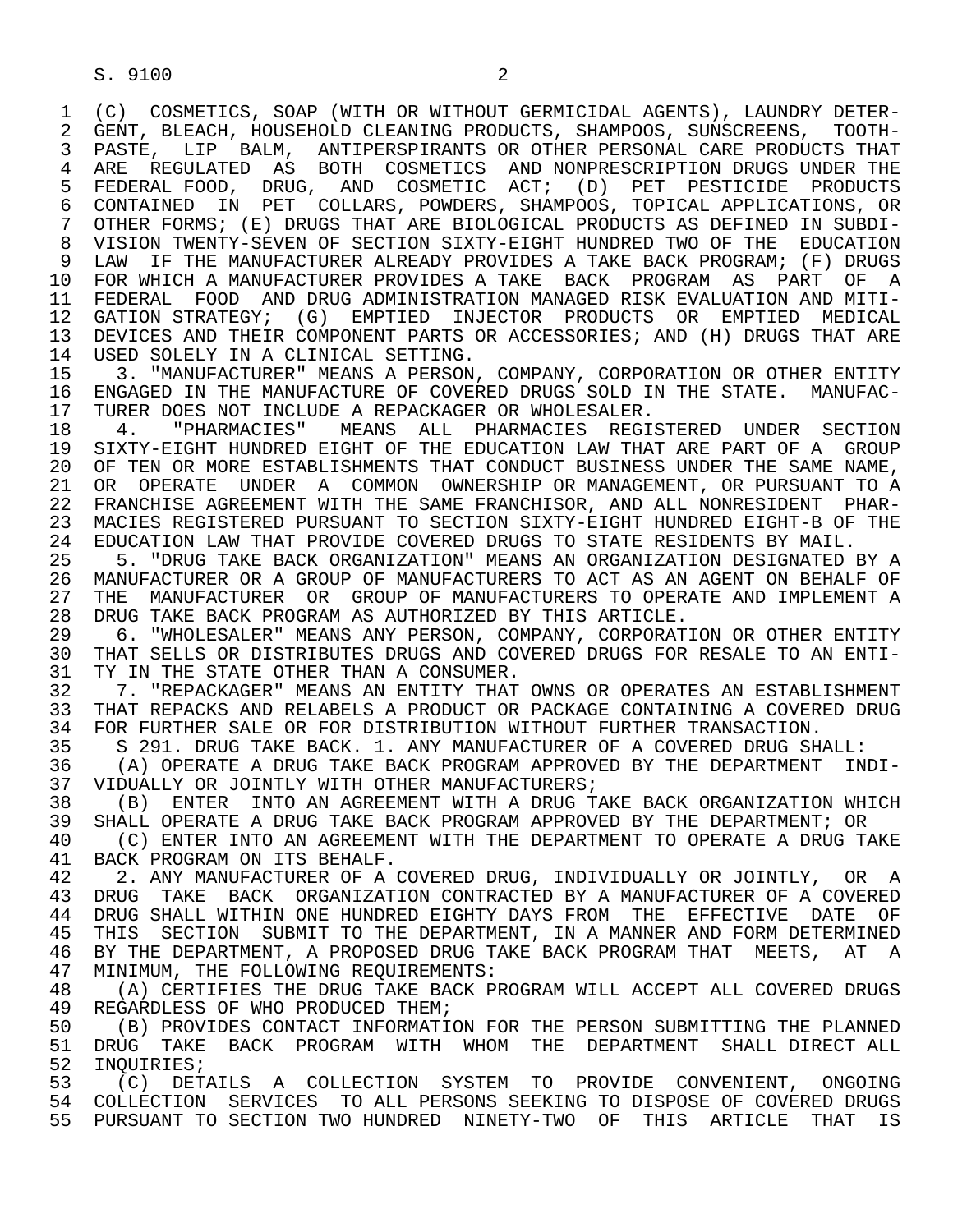1 GEOGRAPHICALLY DISTRIBUTED IN A WAY TO ENSURE ACCESS IN RURAL AND UNDER-<br>2 SERVED AREAS; 2 SERVED AREAS;<br>3 (D) DESCRII

3 (D) DESCRIBES OTHER COLLECTION METHODS BY WHICH COVERED DRUGS WILL BE (OLLECTED BY AUTHORIZED COLLECTORS; 4 COLLECTED BY AUTHORIZED COLLECTORS;<br>5 (E) EXPLAINS HOW COVERED DRUGS WIL

5 (E) EXPLAINS HOW COVERED DRUGS WILL BE SAFELY AND SECURELY TRACKED AND<br>6 HANDLED FROM COLLECTION THROUGH FINAL DISPOSAL AND DESTRUCTION, POLICIES 6 HANDLED FROM COLLECTION THROUGH FINAL DISPOSAL AND DESTRUCTION, POLICIES<br>7 TO ENSURE SECURITY AND COMPLIANCE WITH ALL APPLICABLE LAWS AND REGU-7 TO ENSURE SECURITY AND COMPLIANCE WITH ALL APPLICABLE LAWS AND REGU-<br>8 LATIONS INCLUDING DISPOSAL AND DESTRUCTION AT A PERMITTED WASTE DISPOSAL 8 LATIONS INCLUDING DISPOSAL AND DESTRUCTION AT A PERMITTED WASTE DISPOSAL<br>9 FACILITY MEETING FEDERAL REOUIREMENTS; 9 FACILITY MEETING FEDERAL REQUIREMENTS;<br>10 (F) DESCRIBES THE PUBLIC EDUCATION

10 (F) DESCRIBES THE PUBLIC EDUCATION AND OUTREACH ACTIVITIES THAT WILL<br>11 BE UNDERTAKEN WHICH SHALL INCLUDE ADVERTISING OF COLLECTION LOCATIONS ON 11 BE UNDERTAKEN WHICH SHALL INCLUDE ADVERTISING OF COLLECTION LOCATIONS ON<br>12 A WEBSITE AND THROUGH USE OF SIGNAGE AND OTHER WRITTEN MATERIALS, AND 12 A WEBSITE AND THROUGH USE OF SIGNAGE AND OTHER WRITTEN MATERIALS, AND<br>13 HOW EFFECTIVENESS WILL BE EVALUATED; 13 HOW EFFECTIVENESS WILL BE EVALUATED;<br>14 (G) DETAILS HOW THE COSTS OF PHAR

14 (G) DETAILS HOW THE COSTS OF PHARMACY COLLECTION AND OTHER AUTHORIZED<br>15 COLLECTORS WILL BE REIMBURSED WHICH SHALL INCLUDE COSTS RETROACTIVE TO 15 COLLECTORS WILL BE REIMBURSED WHICH SHALL INCLUDE COSTS RETROACTIVE TO<br>16 THE EFFECTIVE DATE OF THIS ARTICLE, AND WHERE MORE THAN ONE MANUFACTURER 16 THE EFFECTIVE DATE OF THIS ARTICLE, AND WHERE MORE THAN ONE MANUFACTURER<br>17 WILL BE INVOLVED IN THE PLANNED DRUG TAKE BACK PROGRAM, A PLAN FOR THE 17 WILL BE INVOLVED IN THE PLANNED DRUG TAKE BACK PROGRAM, A PLAN FOR THE<br>18 FAIR AND REASONABLE MANNER OF ALLOCATED COSTS AMONG THE PARTICIPANTS IN 18 FAIR AND REASONABLE MANNER OF ALLOCATED COSTS AMONG THE PARTICIPANTS IN<br>19 SUCH PROGRAM SUCH THAT THE COSTS PAID BY EACH MANUFACTURER IS REASONABLY 19 SUCH PROGRAM SUCH THAT THE COSTS PAID BY EACH MANUFACTURER IS REASONABLY<br>20 RELATED TO THE VOLUME OR VALUE OF COVERED DRUGS SOLD IN THE STATE; AND 20 RELATED TO THE VOLUME OR VALUE OF COVERED DRUGS SOLD IN THE STATE; AND<br>21 The PROVIDES ANY FURTHER INFORMATION DEEMED APPROPRIATE BY THE DEPART 21 (H) PROVIDES ANY FURTHER INFORMATION DEEMED APPROPRIATE BY THE DEPART-<br>22 MENT.

22 MENT.<br>23 3. 23 3. WITHIN THIRTY DAYS OF THE EFFECTIVE DATE OF THIS SECTION, EACH<br>24 WHOLESALER THAT SELLS COVERED DRUGS IN OR INTO THE STATE SHALL PROVIDE 24 WHOLESALER THAT SELLS COVERED DRUGS IN OR INTO THE STATE SHALL PROVIDE<br>25 THE DEPARTMENT WITH A LIST OF MANUFACTURERS THAT PRODUCE COVERED DRUGS. THE DEPARTMENT WITH A LIST OF MANUFACTURERS THAT PRODUCE COVERED DRUGS. 26 THE DEPARTMENT MAY REQUEST UPDATED LISTS AT ITS DISCRETION.<br>27 4. A MANUFACTURER, INDIVIDUALLY OR JOINTLY, MUST PAY ALL

 27 4. A MANUFACTURER, INDIVIDUALLY OR JOINTLY, MUST PAY ALL ADMINISTRA- 28 TIVE AND OPERATIONAL FEES ASSOCIATED WITH THE DRUG TAKE BACK PROGRAM,<br>29 INCLUDING THE COST OF COLLECTING, TRANSPORTING AND DISPOSING OF COVERED 29 INCLUDING THE COST OF COLLECTING, TRANSPORTING AND DISPOSING OF COVERED 30 DRUGS FROM PHARMACIES AND OTHER AUTHORIZED COLLECTORS AND THE RECYCLING 31 OR DISPOSAL, OR BOTH, OF PACKING COLLECTED WITH THE COVERED DRUG.<br>32 MANUFACTURERS SHALL ALSO PAY COSTS INCURRED BY THE STATE IN THE ADMINIS-32 MANUFACTURERS SHALL ALSO PAY COSTS INCURRED BY THE STATE IN THE ADMINIS-<br>33 TRATION AND ENFORCEMENT OF THE DRUG TAKE BACK PROGRAM. EXCLUSIVE OF 33 TRATION AND ENFORCEMENT OF THE DRUG TAKE BACK PROGRAM. EXCLUSIVE OF 34 FINES AND PENALTIES, THE STATE SHALL ONLY RECOVER ITS ACTUAL COST OF 35 ADMINISTRATION AND ENFORCEMENT. IN INSTANCES WHERE MANUFACTURERS JOINTLY 35 ADMINISTRATION AND ENFORCEMENT. IN INSTANCES WHERE MANUFACTURERS JOINTLY<br>36 CONDUCT A DRUG TAKE BACK PROGRAM, THE COSTS OF ADMINISTRATION AND 36 CONDUCT A DRUG TAKE BACK PROGRAM, THE COSTS OF ADMINISTRATION AND 37 ENFORCEMENT SHALL BE FAIRLY AND REASONABLY ALLOCATED SUCH THAT THE 38 PORTION OF COSTS IS REASONABLY RELATED TO THE VOLUME OR VALUE OF COVERED 38 PORTION OF COSTS IS REASONABLY RELATED TO THE VOLUME OR VALUE OF COVERED<br>39 DRUGS THE MANUFACTURERS SELL IN THE STATE. NO MANUFACTURER MAY CHARGE A 39 DRUGS THE MANUFACTURERS SELL IN THE STATE. NO MANUFACTURER MAY CHARGE A<br>40 POINT-OF-SALE OR OTHER FEE TO CONSUMERS, OR A FEE THAT COULD BE PASSED 40 POINT-OF-SALE OR OTHER FEE TO CONSUMERS, OR A FEE THAT COULD BE PASSED<br>41 ON TO CONSUMERS, TO RECOUP THE COST OF THEIR DRUG TAKE BACK PROGRAM. 41 ON TO CONSUMERS, TO RECOUP THE COST OF THEIR DRUG TAKE BACK PROGRAM.<br>42 5. WITHIN SIXTY DAYS OF RECEIPT OF A PROPOSED DRUG TAKE BACK PROG

42 5. WITHIN SIXTY DAYS OF RECEIPT OF A PROPOSED DRUG TAKE BACK PROGRAM,<br>43 THE DEPARTMENT, IN CONSULTATION WITH THE DEPARTMENT OF ENVIRONMENTAL 43 THE DEPARTMENT, IN CONSULTATION WITH THE DEPARTMENT OF ENVIRONMENTAL<br>44 CONSERVATION, SHALL DETERMINE WHETHER SUCH PROPOSED DRUG-TAKE-BACK 44 CONSERVATION, SHALL DETERMINE WHETHER SUCH PROPOSED DRUG-TAKE-BACK<br>45 PROGRAM-COMPLIES-WITH-THE-REOUIREMENTS-OF-THIS-ARTICLE AND NOTIFY-THE 45 PROGRAM COMPLIES WITH THE REQUIREMENTS OF THIS ARTICLE AND NOTIFY THE 46 APPLICANT. THE DEPARTMENT MAY CONDUCT A NOTICED PUBLIC HEARING PRIOR TO<br>47 APPROVAL. IF THE DRUG TAKE BACK PROGRAM IS APPROVED. THE DEPARTMENT 47 APPROVAL. IF THE DRUG TAKE BACK PROGRAM IS APPROVED, THE DEPARTMENT<br>48 SHALL NOTIFY THE APPLICANT IN WRITING. IF THE DRUG TAKE BACK PROGRAM IS SHALL NOTIFY THE APPLICANT IN WRITING. IF THE DRUG TAKE BACK PROGRAM IS 49 NOT APPROVED, THE DEPARTMENT SHALL NOTIFY THE APPLICANT IN WRITING AND<br>50 THE APPLICANT SHALL SUBMIT A REVISED DRUG TAKE BACK PROGRAM PROPOSAL 50 THE APPLICANT SHALL SUBMIT A REVISED DRUG TAKE BACK PROGRAM PROPOSAL<br>51 WITHIN THIRTY DAYS. IF THE DEPARTMENT REJECTS THE SUBSEOUENT PROPOSAL, 51 WITHIN THIRTY DAYS. IF THE DEPARTMENT REJECTS THE SUBSEQUENT PROPOSAL,<br>52 THE MANUFACTURER OR MANUFACTURERS AT ISSUE SHALL BE OUT OF COMPLIANCE 52 THE MANUFACTURER OR MANUFACTURERS AT ISSUE SHALL BE OUT OF COMPLIANCE<br>53 WITH THIS ARTICLE AND SUBJECT TO THE ENFORCEMENT PROVISIONS PURSUANT TO 53 WITH THIS ARTICLE AND SUBJECT TO THE ENFORCEMENT PROVISIONS PURSUANT TO<br>54 SECTION TWO HUNDRED NINETY-FOUR OF THIS ARTICLE. THE DEPARTMENT SHALL SECTION TWO HUNDRED NINETY-FOUR OF THIS ARTICLE. THE DEPARTMENT SHALL 55 PROVIDE, AND UPDATE ANNUALLY, ON ITS WEBSITE A LIST OF ALL MANUFACTURERS 56 PARTICIPATING IN A DRUG TAKE BACK PROGRAM APPROVED BY THE DEPARTMENT.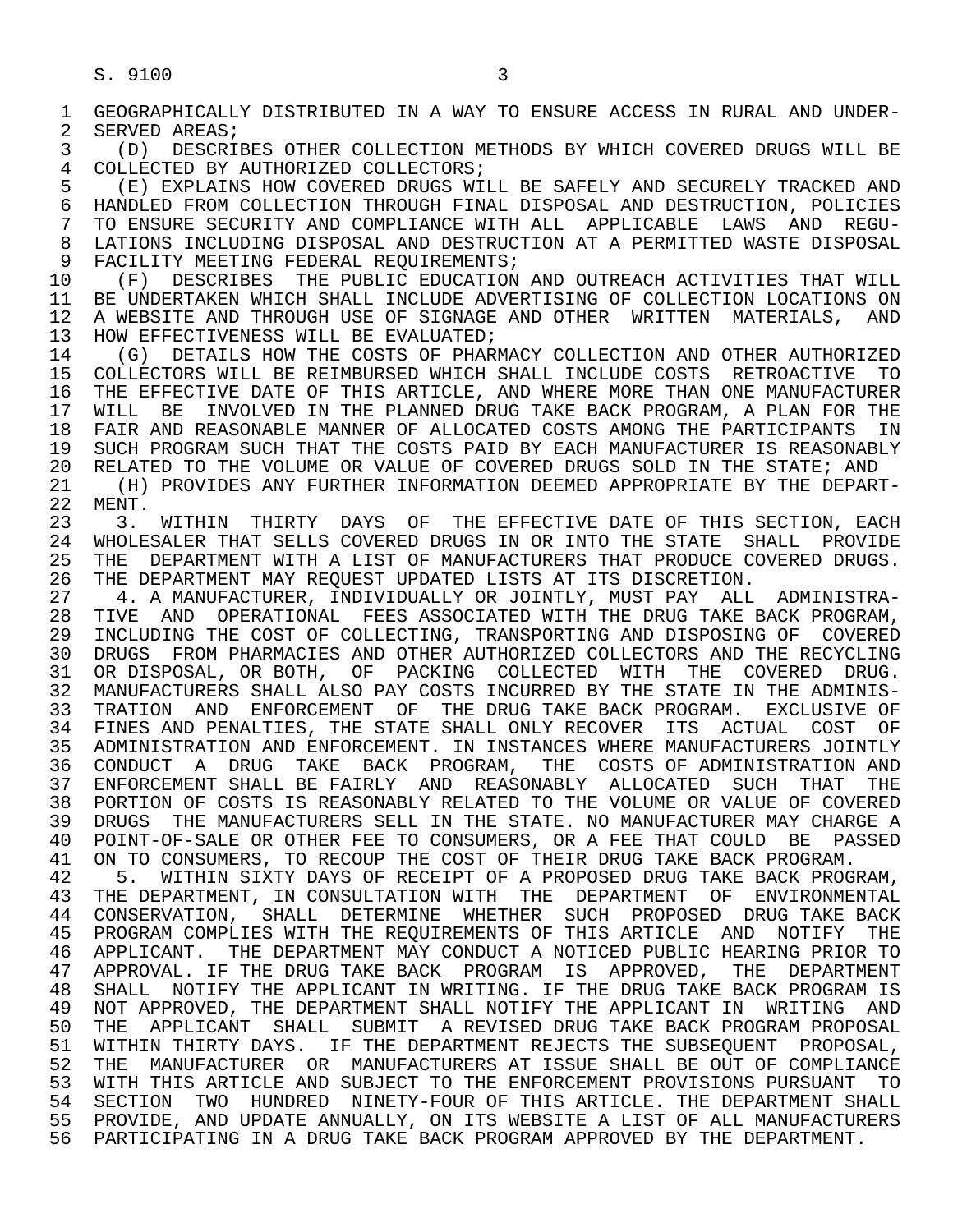S. 9100 4

1 6. AT LEAST EVERY THREE YEARS, A MANUFACTURER, JOINTLY OR INDIVIDUAL-<br>2 LY. OR A DRUG TAKE BACK ORGANIZATION SHALL UPDATE ITS DRUG TAKE BACK 2 LY, OR A DRUG TAKE BACK ORGANIZATION SHALL UPDATE ITS DRUG TAKE BACK<br>3 PROGRAM AND SUBMIT AN UPDATED PROPOSAL TO THE DEPARTMENT. A MANUFACTURER 3 PROGRAM AND SUBMIT AN UPDATED PROPOSAL TO THE DEPARTMENT. A MANUFACTURER 4 WHO BEGINS TO OFFER A COVERED DRUG IN THE STATE AFTER THE EFFECTIVE DATE<br>5 OF THIS ARTICLE, SHALL PROVIDE EVIDENCE OF JOINING AN EXISTING APPROVED 5 OF THIS ARTICLE, SHALL PROVIDE EVIDENCE OF JOINING AN EXISTING APPROVED<br>6 DRUG TAKE BACK PROGRAM OR SUBMIT A PROPOSAL FOR A DRUG TAKE BACK PROGRAM 6 DRUG TAKE BACK PROGRAM OR SUBMIT A PROPOSAL FOR A DRUG TAKE BACK PROGRAM<br>7 WITHIN NINETY DAYS FOLLOWING THE INITIAL OFFER FOR SALE OF A COVERED 7 WITHIN NINETY DAYS FOLLOWING THE INITIAL OFFER FOR SALE OF A COVERED<br>8 DRUG, ANY PROPOSED CHANGE TO A DRUG TAKE BACK PROGRAM SHALL BE SUBMITTED 8 DRUG. ANY PROPOSED CHANGE TO A DRUG TAKE BACK PROGRAM SHALL BE SUBMITTED<br>9 IN WRITING AND APPROVED BY THE DEPARTMENT PRIOR TO ANY CHANGE. 9 IN WRITING AND APPROVED BY THE DEPARTMENT PRIOR TO ANY CHANGE.<br>10 7. EACH APPROVED DRUG TAKE BACK PROGRAM SHALL REPORT TO THE

10 1. EACH APPROVED DRUG TAKE BACK PROGRAM SHALL REPORT TO THE DEPARTMENT<br>11 AT A DATE AND MANNER SET BY THE DEPARTMENT. THE DEPARTMENT SHALL SUBMIT 11 AT A DATE AND MANNER SET BY THE DEPARTMENT. THE DEPARTMENT SHALL SUBMIT<br>12 AN ANNUAL REPORT TO THE GOVERNOR, SPEAKER OF THE ASSEMBLY AND TEMPORARY 12 AN ANNUAL REPORT TO THE GOVERNOR, SPEAKER OF THE ASSEMBLY AND TEMPORARY<br>13 PRESIDENT OF THE SENATE BY JANUARY FIRST DETAILING ALL PROGRAM ACTIV-13 PRESIDENT OF THE SENATE BY JANUARY FIRST DETAILING ALL PROGRAM ACTIV-<br>14 ITIES, THE WEIGHT COLLECTED BY EACH PROGRAM, A DESCRIPTION OF COLLECTION ITIES, THE WEIGHT COLLECTED BY EACH PROGRAM, A DESCRIPTION OF COLLECTION 15 ACTIVITIES, THE NAME AND LOCATION OF ALL COLLECTION SITES, PUBLIC EDUCA-<br>16 TION AND OUTREACH ACTIVITIES, AN EVALUATION OF THE EFFICACY OF THE 16 TION AND OUTREACH ACTIVITIES, AN EVALUATION OF THE EFFICACY OF THE THE 17 PROGRAM AND EACH COLLECTION METHOD, AND ANY MANUFACTURER OUT OF COMPLI-17 PROGRAM AND EACH COLLECTION METHOD, AND ANY MANUFACTURER OUT OF COMPLI-<br>18 ANCE OR SUBJECT TO PENALTIES PURSUANT TO SECTION TWO HUNDRED NINETY-FOUR 18 ANCE OR SUBJECT TO PENALTIES PURSUANT TO SECTION TWO HUNDRED NINETY-FOUR<br>19 OF THIS ARTICLE.

19 OF THIS ARTICLE.<br>20 S 292. COLLECT 20 S 292. COLLECTION. 1. ALL PHARMACIES SHALL PROVIDE FOR THE SAFE<br>21 COLLECTION OF DRUGS, WHICH SHALL INCLUDE: 21 COLLECTION OF DRUGS, WHICH SHALL INCLUDE:<br>22 (A) OFFERING DRUG COLLECTION BY ONE OR 1

22 (A) OFFERING DRUG COLLECTION BY ONE OR MORE OF THE FOLLOWING METHODS:<br>23 (I) ON-SITE COLLECTION, DROPBOX, OR RECEPTACLE MEETING FEDERAL STAND

23 (I) ON-SITE COLLECTION, DROPBOX, OR RECEPTACLE MEETING FEDERAL STAND-<br>24 ARDS; 24 ARDS;<br>25 (TT)

 25 (II) MAIL-BACK COLLECTION BY PREPAID ENVELOPES AS AUTHORIZED BY FEDER- 26 AL LAW AND REGULATION; OR<br>27 (III) OTHER FEDERAL DE

27 (III) OTHER FEDERAL DRUG ENFORCEMENT AGENCY APPROVED METHODS OF<br>28 COLLECTION. 28 COLLECTION.<br>29 (B) SIGN.

 29 (B) SIGNAGE PROMINENTLY DISPLAYED ADVERTISING SUCH DRUG COLLECTION TO 30 CONSUMERS.<br>31 2. ALL D.

31 2. ALL DRUG TAKE BACK PROGRAM OPERATORS SHALL NOTIFY OTHER POTENTIAL<br>32 AUTHORIZED COLLECTORS OF THE OPPORTUNITY TO SERVE AS AN AUTHORIZED 32 AUTHORIZED COLLECTORS OF THE OPPORTUNITY TO SERVE<sup>AS</sup> ANAUTHORIZED<br>33 COLLECTOR FOR THE DRUG TAKE BACK PROGRAM. PARTICIPATION OF AUTHORIZED 33 COLLECTOR FOR THE DRUG TAKE BACK PROGRAM. PARTICIPATION OF AUTHORIZED<br>34 COLLECTORS BESIDES PHARMACIES SHALL BE VOLUNTARY. 34 COLLECTORS BESIDES PHARMACIES SHALL BE VOLUNTARY.<br>35 3. ALL COSTS OF PHARMACIES AND OTHER AUTHORI

35 3. ALL COSTS OF PHARMACIES AND OTHER AUTHORIZED COLLECTORS SHALL BE<br>36 PAID OR REIMBURSED BY THE MANUFACTURER, JOINTLY OR INDIVIDUALLY, AS PART PAID OR REIMBURSED BY THE MANUFACTURER, JOINTLY OR INDIVIDUALLY, AS PART 37 OF THE DRUG TAKE BACK PROGRAMS REQUIRED BY THIS ARTICLE.<br>38 4. FOR ANY CITY WITH A POPULATION OF ONE HUNDRED TWENT

38 The Same Camp of the Autor of the Hunder of The Thousand The Thous of the Last December of December 2019.<br>39 OR MORE AS OF THE LAST DECENNIAL CENSUS, THE COMMISSIONER SHALL ESTAB-39 OR MORE AS OF THE LAST DECENNIAL CENSUS, THE COMMISSIONER SHALL ESTAB-<br>40 LISH BY REGULATION A DISTRIBUTION PLAN THAT ENSURES THAT ON-SITE 40 LISH BY REGULATION A DISTRIBUTION PLAN THAT ENSURES THAT ON-SITE<br>41 COLLECTION RECEPTACLE OR DROPBOX PLACEMENT SHALL BE REASONABLY ACCESSI-41 COLLECTION RECEPTACLE OR DROPBOX PLACEMENT SHALL BE REASONABLY ACCESSI-<br>42 BLE TO ALL RESIDENTS AND THAT PROVIDES FOR PROGRAM COST EFFICIENCY. 42 BLE TO ALL RESIDENTS AND THAT PROVIDES FOR PROGRAM COST EFFICIENCY.<br>43 5. PHARMACIES PROVIDING FOR MAIL-BACK COLLECTION AS PART OF THE

 43 5. PHARMACIES PROVIDING FOR MAIL-BACK COLLECTION AS PART OF THE DRUG 44 TAKE BACK PROGRAM SHALL PROVIDE A VOUCHER FOR A PREPAID ENVELOPE UPON<br>45 DISPENSING A COVERED DRUG. SUCH VOUCHER SHALL INCLUDE INFORMATION ON 45 DISPENSING A COVERED DRUG. SUCH VOUCHER SHALL INCLUDE INFORMATION ON 46 DRUG TAKE BACK AND SAFE DRUG DISPOSAL METHODS.

47 S 293. VIOLATIONS. VIOLATION OF THIS ARTICLE SHALL BE SUBJECT TO FINES<br>48 PURSUANT TO SECTION TWELVE OF THIS CHAPTER. EACH DAY IN WHICH THE 48 PURSUANT TO SECTION TWELVE OF THIS CHAPTER. EACH DAY IN WHICH THE 49 VIOLATION CONTINUES SHALL CONSTITUTE A SEPARATE VIOLATION. 49 VIOLATION CONTINUES SHALL CONSTITUTE A SEPARATE VIOLATION.<br>50 S 294, JURISDICTION, JURISDICTION OF ALL MATTERS PERTAI

50 S 294. JURISDICTION. JURISDICTION OF ALL MATTERS PERTAINING TO DRUG<br>51 DISPOSAL BY THIS ARTICLE IS VESTED EXCLUSIVELY IN THE STATE. ANY 51 DISPOSAL BY THIS ARTICLE IS VESTED EXCLUSIVELY IN THE STATE. ANY 52 PROVISION OF ANY LOCAL LAW OR ORDINANCE, OR ANY RULE OR REGULATION 53 PROMULGATED PRIOR TO, OR UPON THE EFFECTIVE DATE OF THIS SECTION, SHALL 54 BE PREEMPTED.<br>55 S 3. Section

55 S 3. Section 3343-b of the public health law, as amended by chapter<br>56 379 of the laws of 2015, is amended to read as follows: 379 of the laws of 2015, is amended to read as follows: